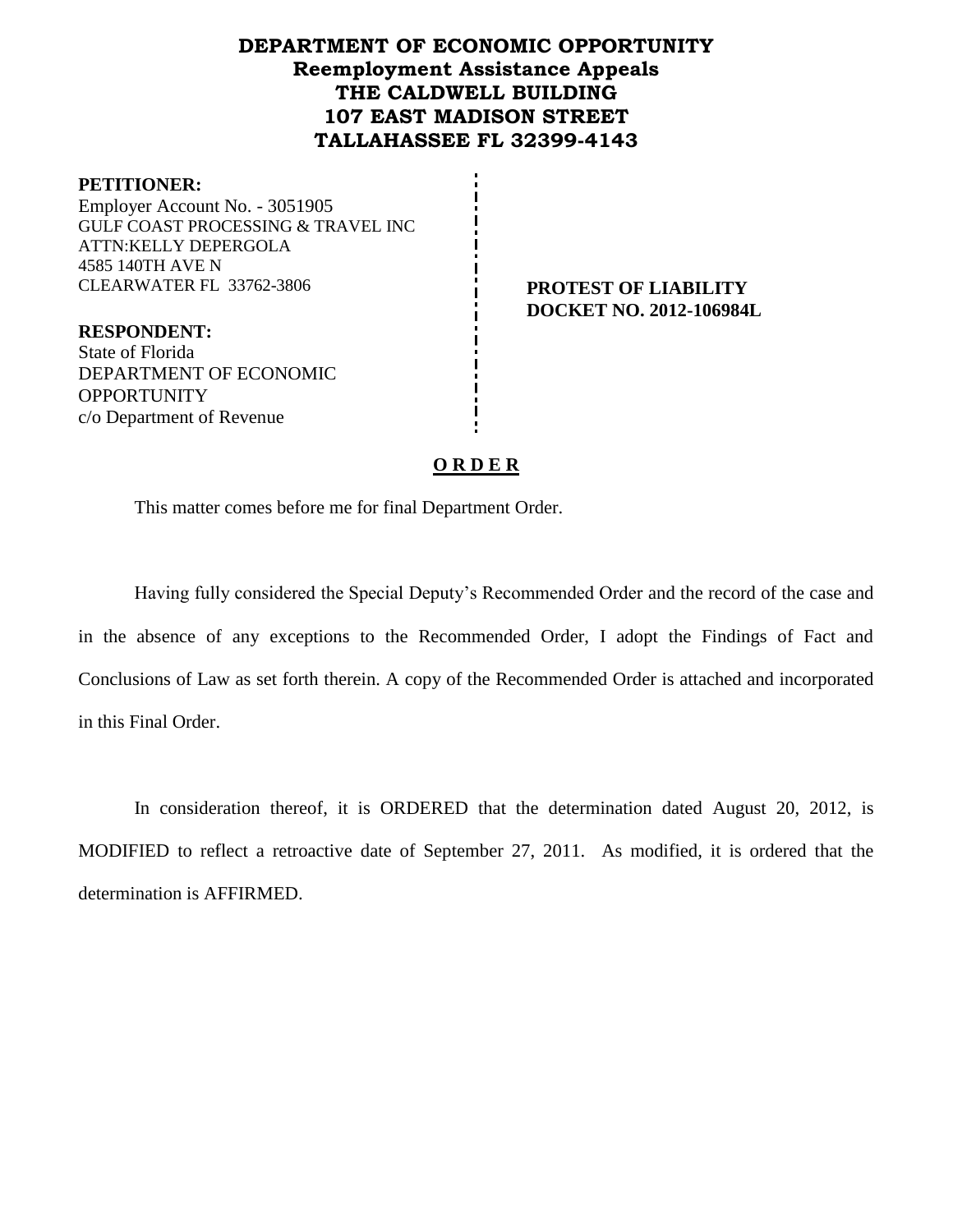#### **JUDICIAL REVIEW**

Any request for judicial review must be initiated within 30 days of the date the Order was filed. Judicial review is commenced by filing one copy of a *Notice of Appeal* with the DEPARTMENT OF ECONOMIC OPPORTUNITY at the address shown at the top of this Order and a second copy, with filing fees prescribed by law, with the appropriate District Court of Appeal. It is the responsibility of the party appealing to the Court to prepare a transcript of the record. If no court reporter was at the hearing, the transcript must be prepared from a copy of the Special Deputy's hearing recording, which may be requested from the Office of Appeals.

Cualquier solicitud para revisión judicial debe ser iniciada dentro de los 30 días a partir de la fecha en que la Orden fue registrada. La revisión judicial se comienza al registrar una copia de un *Aviso de Apelación* con la Agencia para la Innovación de la Fuerza Laboral [*DEPARTMENT OF ECONOMIC OPPORTUNITY]* en la dirección que aparece en la parte superior de este *Orden* y una segunda copia, con los honorarios de registro prescritos por la ley, con el Tribunal Distrital de Apelaciones pertinente. Es la responsabilidad de la parte apelando al tribunal la de preparar una transcripción del registro. Si en la audiencia no se encontraba ningún estenógrafo registrado en los tribunales, la transcripción debe ser preparada de una copia de la grabación de la audiencia del Delegado Especial [*Special Deputy*], la cual puede ser solicitada de la Oficina de Apelaciones.

Nenpòt demann pou yon revizyon jiridik fèt pou l kòmanse lan yon peryòd 30 jou apati de dat ke Lòd la te depoze a. Revizyon jiridik la kòmanse avèk depo yon kopi yon *Avi Dapèl* ki voye bay DEPARTMENT OF ECONOMIC OPPORTUNITY lan nan adrès ki parèt pi wo a, lan tèt *Lòd* sa a e yon dezyèm kopi, avèk frè depo ki preskri pa lalwa, bay Kou Dapèl Distrik apwopriye a. Se responsabilite pati k ap prezante apèl la bay Tribinal la pou l prepare yon kopi dosye a. Si pa te gen yon stenograf lan seyans lan, kopi a fèt pou l prepare apati de kopi anrejistreman seyans lan ke Adjwen Spesyal la te fè a, e ke w ka mande Biwo Dapèl la voye pou ou.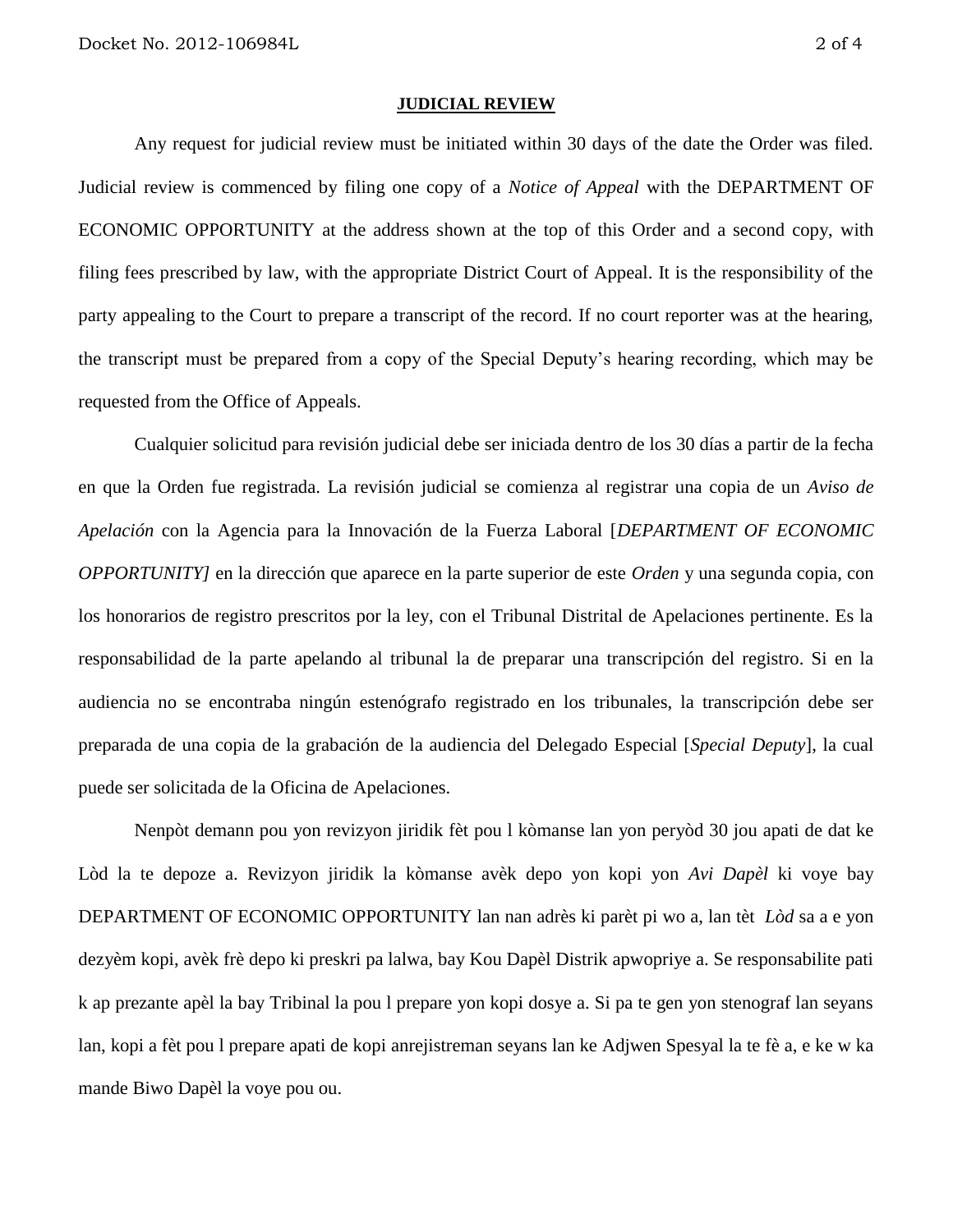DONE and ORDERED at Tallahassee, Florida, this \_\_\_\_\_\_\_ day of February, 2013.



Altemese Smith, Bureau Chief, Reemployment Assistance Services DEPARTMENT OF ECONOMIC OPPORTUNITY

FILED ON THIS DATE PURSUANT TO § 120.52, FLORIDA STATUTES, WITH THE DESIGNATED DEPARTMENT CLERK, RECEIPT OF WHICH IS HEREBY ACKNOWLEDGED.

 $\overline{\phantom{a}}$  ,  $\overline{\phantom{a}}$  ,  $\overline{\phantom{a}}$  ,  $\overline{\phantom{a}}$  ,  $\overline{\phantom{a}}$  ,  $\overline{\phantom{a}}$  ,  $\overline{\phantom{a}}$  ,  $\overline{\phantom{a}}$ DEPUTY CLERK DATE

## **CERTIFICATE OF SERVICE**

**I HEREBY CERTIFY that true and correct copies of the foregoing Final Order have been furnished to the persons listed below in the manner described, on the \_\_\_\_\_\_\_ day of February, 2013**.

Shoner D. Bans

SHANEDRA Y. BARNES, Special Deputy Clerk DEPARTMENT OF ECONOMIC OPPORTUNITY Reemployment Assistance Appeals 107 EAST MADISON STREET TALLAHASSEE FL 32399-4143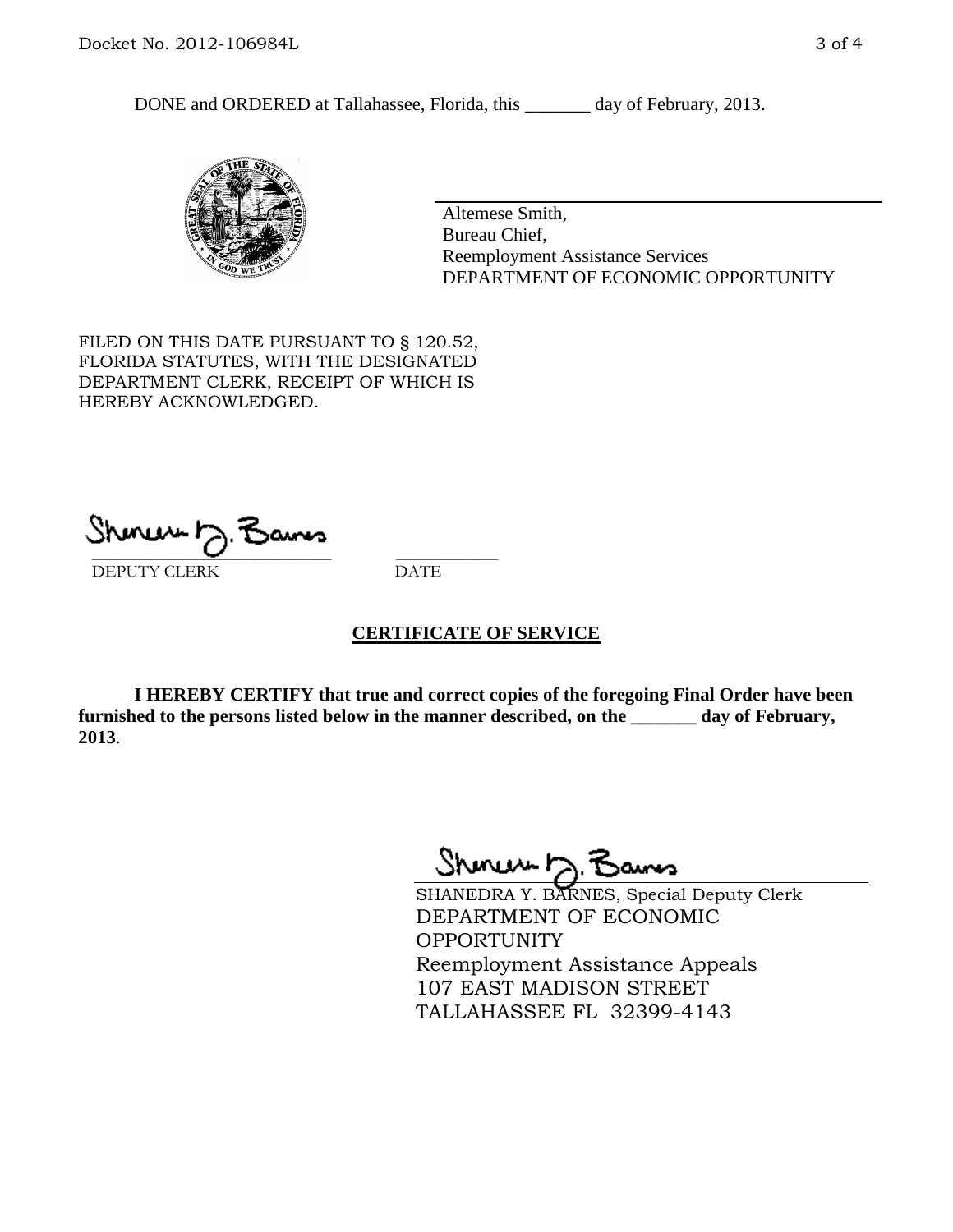By U.S. Mail:

GULF COAST PROCESSING & TRAVEL INC ATTN:KELLY DEPERGOLA 4585 140TH AVE N CLEARWATER FL 33762-3806

TYLER C PARTAIN 226 RAINBOW DRIVE #12623 LIVINGSTON TX 77399-2026 DEPARTMENT OF REVENUE

ATTN: PATRICIA ELKINS - CCOC #1-4866 5050 WEST TENNESSEE STREET TALLAHASSEE FL 32399

DEPARTMENT OF REVENUE ATTN: MYRA TAYLOR P O BOX 6417 TALLAHASSEE FL 32314-6417

GULF COAST PROCESSING & TRAVEL INC 2300 TALL PINES DRIVE STE 126 LARGO FL 33771

State of Florida DEPARTMENT OF ECONOMIC OPPORTUNITY c/o Department of Revenue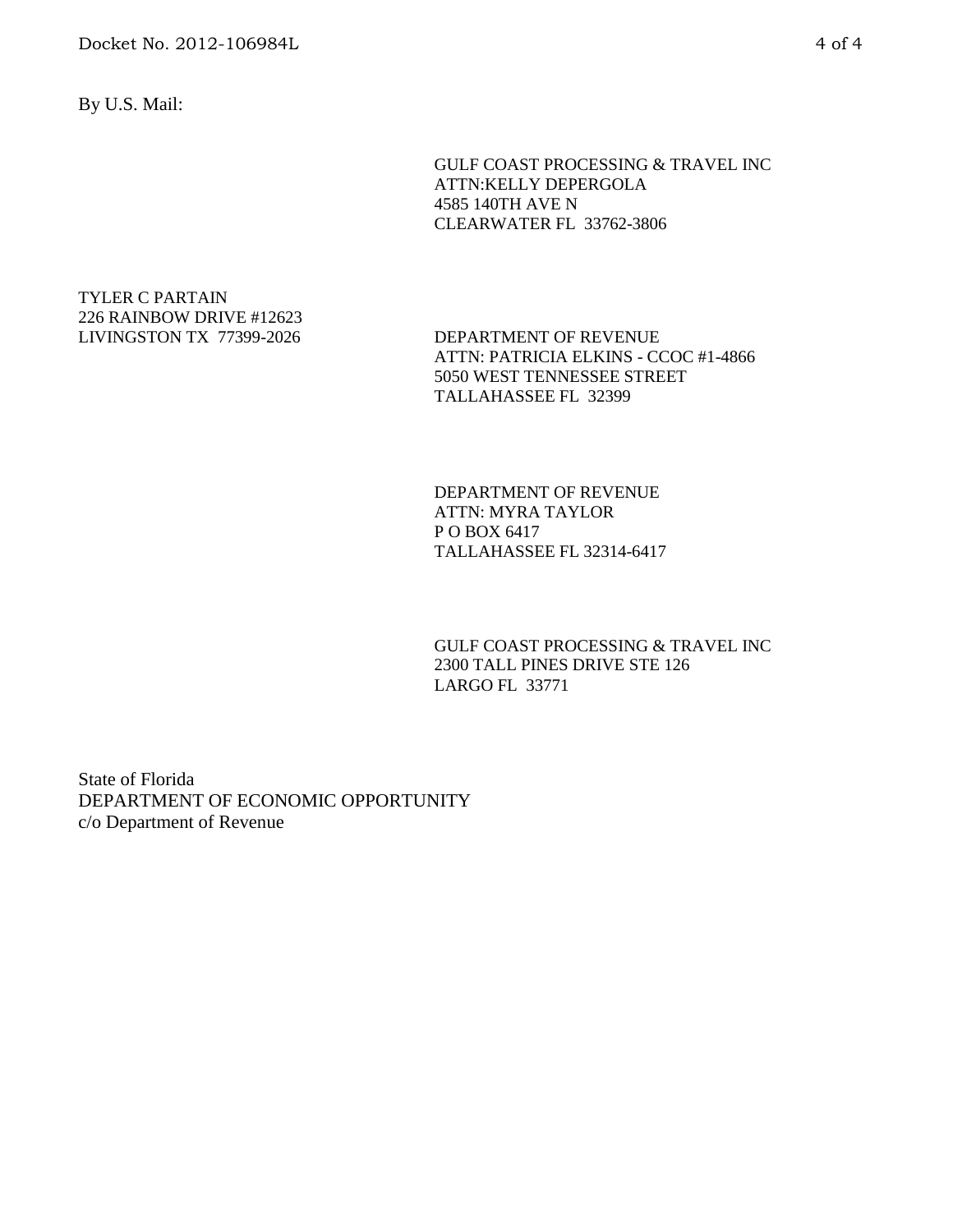# **DEPARTMENT OF ECONOMIC OPPORTUNITY Reemployment Assistance Appeals**

MSC 347 CALDWELL BUILDING 107 EAST MADISON STREET TALLAHASSEE FL 32399-4143

| <b>PETITIONER:</b>                            |
|-----------------------------------------------|
| Employer Account No. - 3051905                |
| <b>GULF COAST PROCESSING &amp; TRAVEL INC</b> |
| ATTN:KELLY DEPERGOLA                          |
| 4585 140TH AVE N                              |
| <b>CLEARWATER FL 33762-3806</b>               |
|                                               |

**PROTEST OF LIABILITY DOCKET NO. 2012-106984L**

**RESPONDENT:** State of Florida DEPARTMENT OF ECONOMIC **OPPORTUNITY** c/o Department of Revenue

# **RECOMMENDED ORDER OF SPECIAL DEPUTY**

TO: Assistant Director, Executive Director, Reemployment Assistance Services DEPARTMENT OF ECONOMIC OPPORTUNITY

This matter comes before the undersigned Special Deputy pursuant to the Petitioner's protest of the Respondent's determination dated August 20, 2012.

After due notice to the parties, a telephone hearing was held on December 4, 2012. The Petitioner, represented by the Petitioner's Accounting Manager, appeared and testified. The Respondent, represented by a Department of Revenue Tax Specialist II, appeared and testified. The Joined Party appeared and testified.

The record of the case, including the recording of the hearing and any exhibits submitted in evidence, is herewith transmitted. Proposed Findings of Fact and Conclusions of Law were not received.

## **Issue:**

Whether services performed for the Petitioner by the Joined Party constitute insured employment, and if so, the effective date of liability, pursuant to Section 443.036(19), 443.036(21); 443.1216, Florida Statutes.

# **Findings of Fact:**

- 1. The Petitioner is a corporation that operates a travel agency. The Petitioner markets and sells vacation packages for a cruise line.
- 2. The Joined Party performed telemarketing services for the Petitioner from September 27, 2011, until February 10, 2012.
- 3. The Joined Party responded to an advertisement posted by the Petitioner on Craigslist. The Joined Party completed an application, was interviewed, and passed a limited background check. The Joined Party was told he would be working the day shift from 9:00 a.m. to 3:00 p.m., Monday through Friday.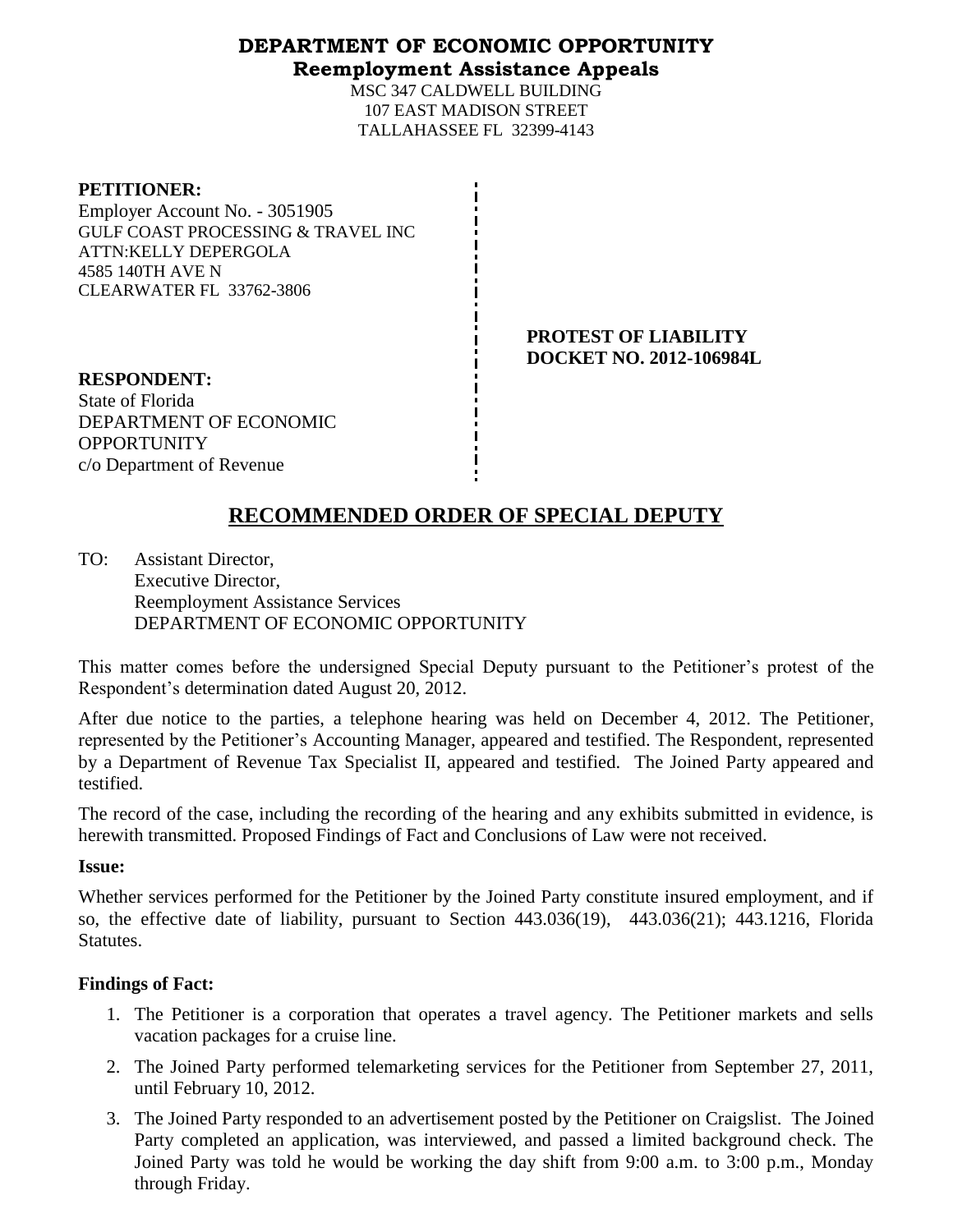- 4. The Petitioner provided the Joined Party with two days of classroom training and one day of on the job training. The Petitioner provided the Joined Party with a script to be used when speaking with a customer. The Petitioner trained the Joined Party in the handling of customer questions or objections through role playing exercises. The Petitioner reviewed its work place policies against harassment and discrimination with the Joined Party. After completion of the classroom training, one of the Petitioner's "take over agents" worked with the Joined Party on actual sales calls for a day. The Joined Party was paid for the time spent in training.
- 5. The Joined Party was presented with an *Independent Contractor Agreement* that he signed on September 27, 2011. The agreement states that the Joined Party, referred to in the agreement as "Contractor," is an Independent Contractor in his relationship to the Petitioner. The Joined Party completed a form W-9.
- 6. The Joined Party initially worked from 9:00 a.m. to 3:00 p.m., Monday through Friday. At some point, the shift worked by the Joined Party was extended to 3:30 p.m. or 4:00 p.m. The Joined Party was required to work every other Saturday. The Joined Party was required to notify the general manager if he was going to be absent or late for his shift. The Joined Party was permitted to take two 10 minute breaks, as long as the breaks were not in the first or last hour of his shift. The Joined Party's hours were recorded by logging on and off the Petitioner's telephone system. Any sales made by the Joined Party were recorded in the Petitioner's system. The Joined Party could not perform services outside of the Petitioner's regular business hours. The Joined Party was not provided with a key to the Petitioner's office.
- 7. The Joined Party performed his services within a call center at the Petitioner's business location. The Petitioner furnished the cubicle, computer, telephone equipment, headphones, script, and sales leads needed for the work. The Petitioner maintains and repairs the equipment. The Joined Party was not responsible for damage of the equipment. The Joined Party was permitted to use his personal headphones if he desired. Under the terms of the *Independent Contractor Agreement*, the Petitioner deducted \$20 or \$30 from the Joined Party's weekly pay, depending upon the number of sales the Joined Party achieved, for use of the work space, equipment and leads.
- 8. The Joined Party was supervised by the general manager of the sales floor. The Joined Party was required to attend a daily sales meeting prior to the start of his shift. The Joined Party was required to follow the script. The Petitioner prohibited the use of profanity on the sales floor. The Joined Party was required to meet sales goals established by the Petitioner. The Joined Party's calls were monitored by the Petitioner's take over agents and, occasionally, by the general manager. A take over agent told the Joined Party what to say in situations where the Joined Party hesitated in speaking with a customer or did not know what to say to the customer. A take over agent took control of a call if the take over agent felt the Joined Party was unable to make the sale. The sales calls were recorded, and the Petitioner reviewed the Joined Party's performance on some calls with the Joined Party.
- 9. The Petitioner paid the Joined Party on a weekly basis. For the first week of service, the Joined Party was paid \$9 per hour or a commission, whichever was greater. From the second week forward, the Joined Party was paid \$8 per hour or a commission, whichever was greater. The Petitioner established a graduated commission structure based upon the number of sales achieved in a week. The Petitioner adjusted the commission structure from time to time. The Joined Party did not submit an invoice for his services. The Petitioner determined the Joined Party's pay based upon the work hours and sales recorded in the Petitioner's telephone system. The Petitioner did not withhold taxes from the Joined Party's pay. The Joined Party did not receive sick pay, vacation pay, or holiday pay. The Petitioner paid the Joined Party \$4,926.31 in the fourth quarter 2011 and \$4,057.20 in the first quarter 2012.
- 10. The Joined Party could not subcontract the work or hire others to assist him in performing his services for the Petitioner.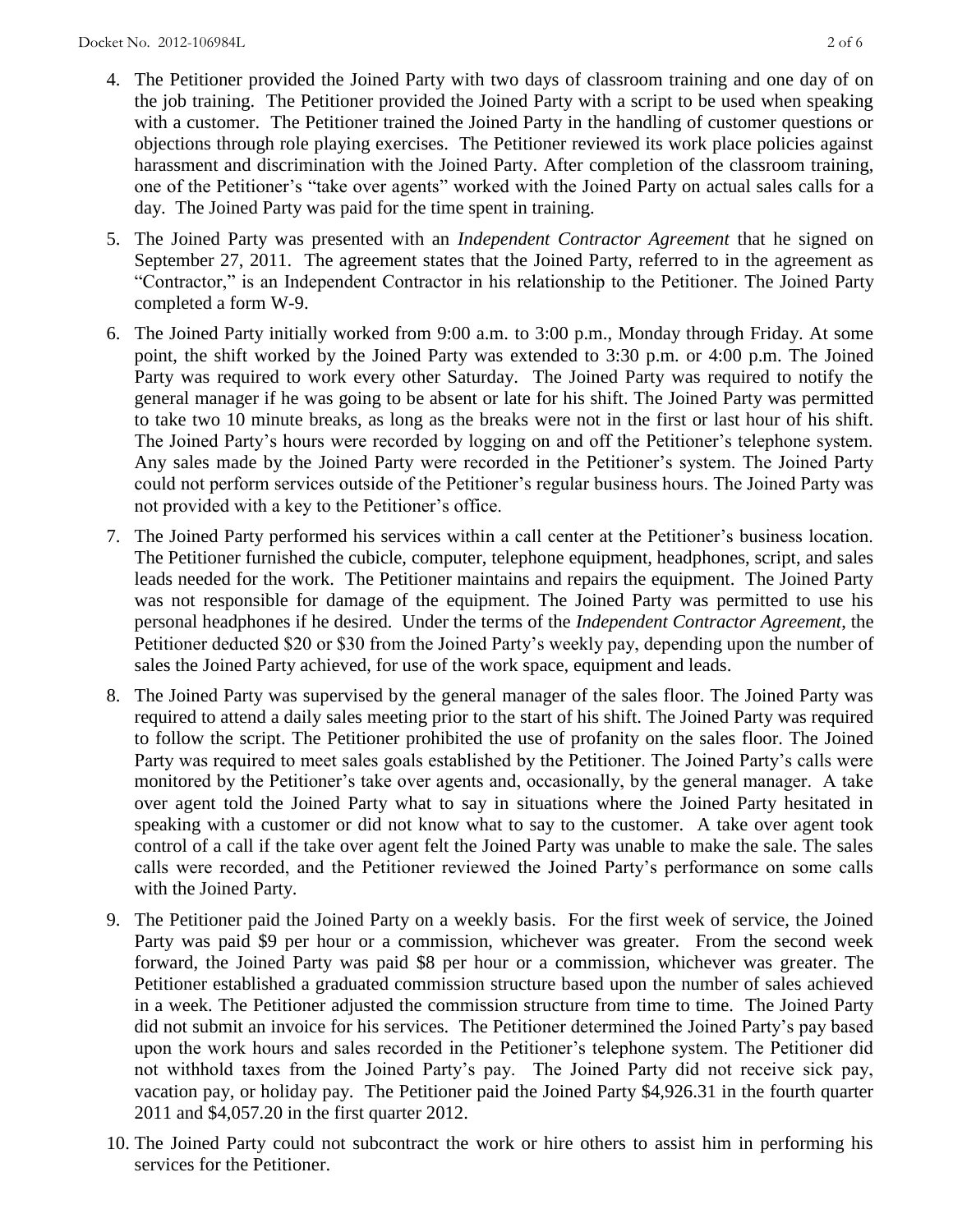- 11. The Joined Party could not perform services for another travel agency selling vacation packages for the same cruise ship being marketed by the Petitioner.
- 12. During the time that the Joined Party performed services for the Petitioner the Joined Party did not have a business or occupational license and did not perform telemarketing services for anyone else.
- 13. Under the terms of the *Independent Contractor Agreement* the Petitioner had the right to terminate the agreement at any time with notice to the Joined Party. Additionally, the Petitioner had the right to terminate the agreement immediately and without notice if the Joined Party failed or refused to comply with the written policies or reasonable directives of the Petitioner, was guilty of misconduct in connection with his performance, or breached a material provision of the agreement. The Joined Party terminated the relationship in order to relocate.
- 14. The Joined Party filed a claim for reemployment assistance benefits effective July 1, 2012. When the Joined Party did not receive credit for his earnings with the Petitioner, a *Request for Reconsideration of Monetary Determination* was filed and an investigation was conducted by the Department of Revenue to determine if the Joined Party performed services for the Petitioner as an employee or as an independent contractor.
- 15. The Department of Revenue issued a determination dated August 20, 2012, holding that the Joined Party was an employee of the Petitioner retroactive to August 1, 2011. The Petitioner filed a timely protest.

## **Conclusions of Law:**

- 16. The issue in this case, whether services performed for the Petitioner constitute employment subject to the Florida Unemployment Compensation Law, is governed by Chapter 443, Florida Statutes. Section 443.1216(1)(a)2, Florida Statutes, provides that employment subject to the chapter includes service performed by individuals under the usual common law rules applicable in determining an employer-employee relationship.
- 17. The Supreme Court of the United States held that the term "usual common law rules" is to be used in a generic sense to mean the "standards developed by the courts through the years of adjudication." United States v. W.M. Webb, Inc., 397 U.S. 179 (1970).
- 18. The Supreme Court of Florida adopted and approved the tests in 1 Restatement of Law, Agency 2d Section 220 (1958), for use to determine if an employment relationship exists. See Cantor v. Cochran, 184 So.2d 173 (Fla. 1966); Miami Herald Publishing Co. v. Kendall, 88 So.2d 276 (Fla. 1956); Magarian v. Southern Fruit Distributors, 1 So.2d 858 (Fla. 1941); see also Kane Furniture Corp. v. R. Miranda, 506 So.2d 1061 (Fla. 2d DCA 1987).
- 19. Restatement of Law is a publication, prepared under the auspices of the American Law Institute, which explains the meaning of the law with regard to various court rulings. The Restatement sets forth a nonexclusive list of factors that are to be considered when judging whether a relationship is an employment relationship or an independent contractor relationship.
- 20. 1 Restatement of Law, Agency 2d Section 220 (1958) provides:
	- (1) A servant is a person employed to perform services for another and who, in the performance of the services, is subject to the other's control or right of control.
	- (2) The following matters of fact, among others, are to be considered:
		- (a) the extent of control which, by the agreement, the business may exercise over the details of the work;
		- (b) whether or not the one employed is engaged in a distinct occupation or business;
		- (c) the kind of occupation, with reference to whether, in the locality, the work is usually done under the direction of the employer or by a specialist without supervision;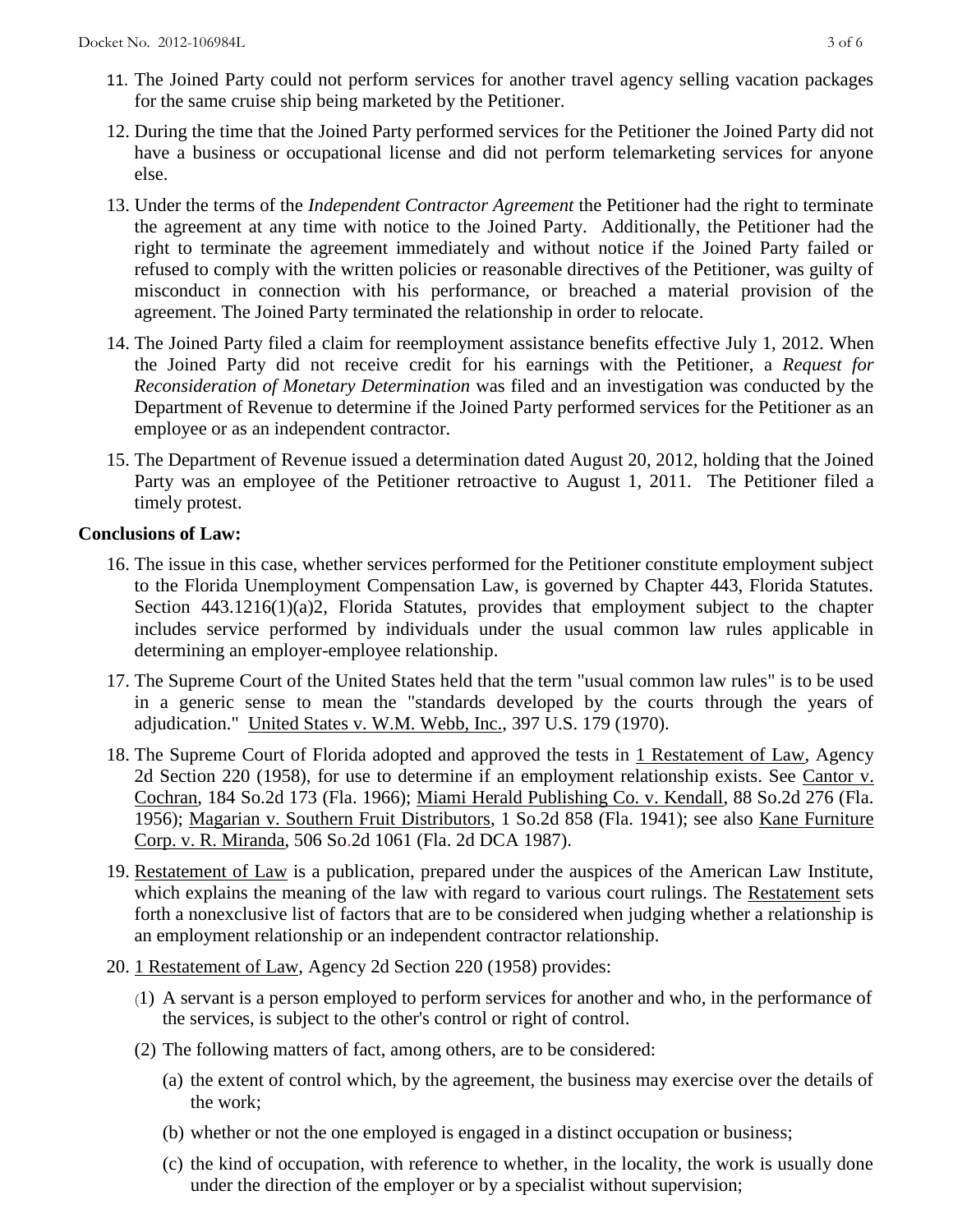- (d) the skill required in the particular occupation;
- (e) whether the employer or the worker supplies the instrumentalities, tools, and the place of work for the person doing the work;
- (f) the length of time for which the person is employed;
- (g) the method of payment, whether by the time or by the job;
- (h) whether or not the work is a part of the regular business of the employer;
- (i) whether or not the parties believe they are creating the relation of master and servant;
- (j) whether the principal is or is not in business.
- 21. Comments in the Restatement explain that the word "servant" does not exclusively connote manual labor, and the word "employee" has largely replaced "servant" in statutes dealing with various aspects of the working relationship between two parties.
- 22. In Department of Health and Rehabilitative Services v. Department of Labor & Employment Security, 472 So.2d 1284 (Fla. 1<sup>st</sup> DCA 1985) the court confirmed that the factors listed in the Restatement are the proper factors to be considered in determining whether an employer-employee relationship exists. However, in citing La Grande v. B&L Services, Inc., 432 So.2d 1364, 1366 (Fla.  $1<sup>st</sup> DCA$  1983), the court acknowledged that the question of whether a person is properly classified an employee or an independent contractor often cannot be answered by reference to "hard and fast" rules, but rather must be addressed on a case-by-case basis.
- 23. In this case, the parties entered into *Independent Contractor Agreement* which states that the Joined Party is an independent contractor and not an employee. The Florida Supreme Court held that in determining the status of a working relationship, the agreement between the parties should be examined if there is one. The agreement should be honored, unless other provisions of the agreement, or the actual practice of the parties, demonstrate that the agreement is not a valid indicator of the status of the working relationship. Keith v. News & Sun Sentinel Co., 667 So.2d 167 (Fla. 1995). In Justice v. Belford Trucking Company, Inc., 272 So.2d 131 (Fla. 1972), a case involving an independent contractor agreement which specified that the worker was not to be considered the employee of the employing unit at any time, under any circumstances, or for any purpose, the Florida Supreme Court commented "while the obvious purpose to be accomplished by this document was to evince an independent contractor status, such status depends not on the statements of the parties but upon all the circumstances of their dealings with each other."
- 24. The Petitioner operates a travel agency. The Joined Party performed services on a full time basis as a telemarketer for the Petitioner. The work performed by the Joined Party was not separate and distinct from the Petitioner's business, but was an integral and necessary part of the Petitioner's business. The Joined Party did not have his own telemarketing business. The Joined Party did not have any financial risk associated with the work performed for the Petitioner.
- 25. In Adams v. Department of Labor and Employment Security, 458 So.2d 1161 (Fla. 1<sup>st</sup> DCA 1984), the Court held that the basic test for determining a worker's status is the employing unit's right of control over the manner in which the work is performed. The Court, quoting Farmer's and Merchant's Bank v. Vocelle, 106 So.2d 92 (Fla. 1<sup>st</sup> DCA 1958), stated: "[I]f the person serving is merely subject to the control of the person being served as to the results to be obtained, he is an independent contractor; if he is subject to the control of the person being served as to the means to be used, he is not an independent contractor." In this case the Petitioner exercised significant control over the details of the work. The Petitioner determined what work was performed, where the work was performed, when the work was performed and, through the training and supervision, how the work was performed. The Joined Party was required to personally perform the work.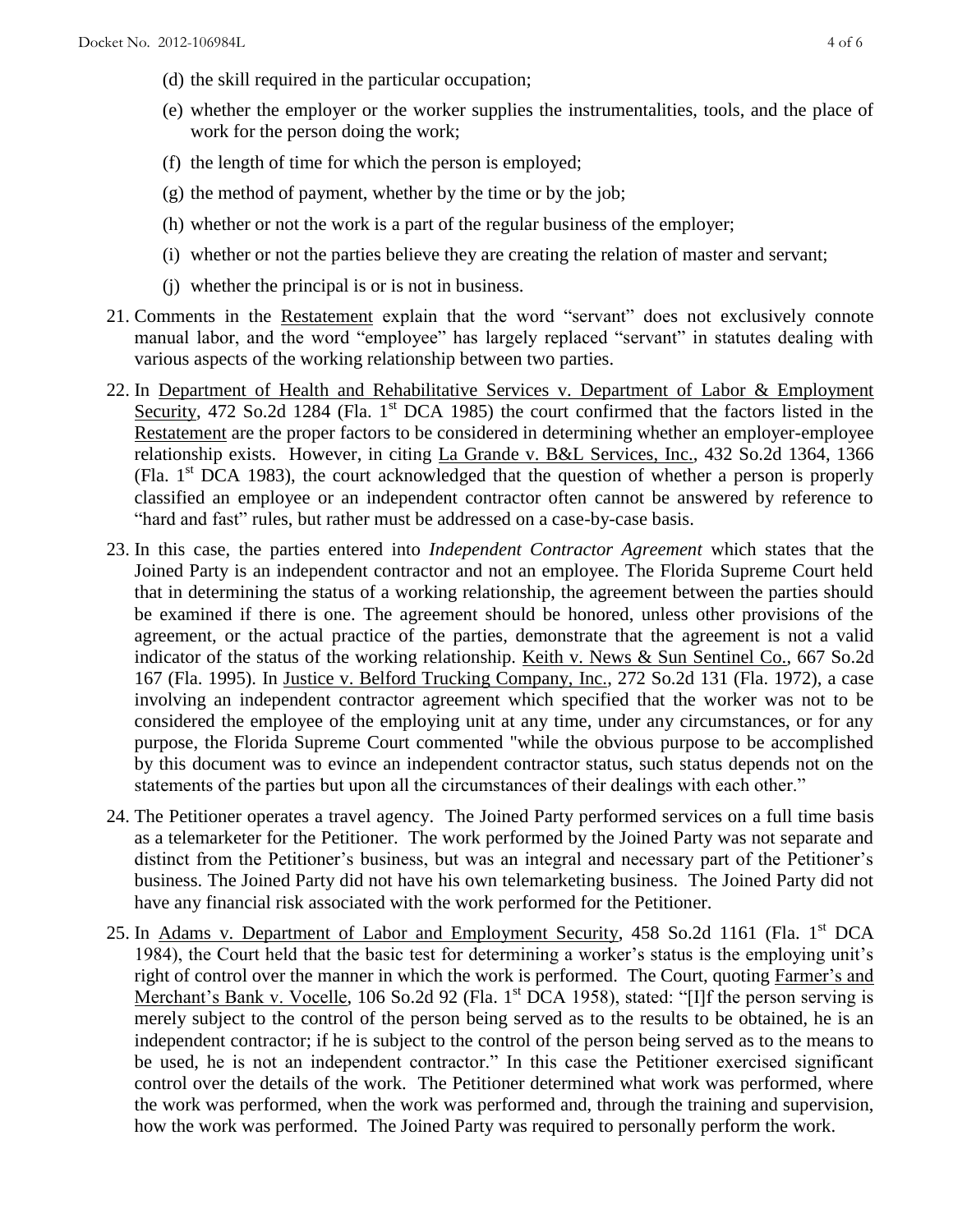- 26. The Petitioner provided the sales leads, work space, and all equipment needed for the work. The Joined Party paid a nominal fee for the use of those instrumentalities, and was not responsible for maintenance costs or damages.
- 27. The Petitioner determined the rate and method of payment. At a minimum, the Joined Party was paid by time. The fact that taxes were not withheld from the Joined Party's pay does not, standing alone, establish an independent contractor relationship.
- 28. It is concluded that the services performed for the Petitioner by the Joined Party as a telemarketer constitute insured employment.
- 29. The determination in this case holds the Petitioner liable for payment of reemployment assistance taxes retroactive to August 1, 2011. However, the record shows the Joined Party began performing services for the Petitioner on September 27, 2011. Therefore, the correct retroactive date is September 27, 2011.

**Recommendation:** It is recommended that the determination dated August 20, 2012, be MODIFIED to reflect a retroactive date of September 27, 2011. As MODIFIED, it is recommended that the determination be AFFIRMED.

Respectfully submitted on January 16, 2013.



SUSAN WILLIAMS, Special Deputy Office of Appeals

A party aggrieved by the *Recommended Order* may file written exceptions to the Director at the address shown above within fifteen days of the mailing date of the *Recommended Order*. Any opposing party may file counter exceptions within ten days of the mailing of the original exceptions. A brief in opposition to counter exceptions may be filed within ten days of the mailing of the counter exceptions. Any party initiating such correspondence must send a copy of the correspondence to each party of record and indicate that copies were sent.

Una parte que se vea perjudicada por la *Orden Recomendada* puede registrar excepciones por escrito al Director Designado en la dirección que aparece arriba dentro de quince días a partir de la fecha del envío por correo de la *Orden Recomendada*. Cualquier contraparte puede registrar contra-excepciones dentro de los diez días a partir de la fecha de envió por correo de las excepciones originales. Un sumario en oposición a contra-excepciones puede ser registrado dentro de los diez días a partir de la fecha de envío por correo de las contra-excepciones. Cualquier parte que dé inicio a tal correspondencia debe enviarle una copia de tal correspondencia a cada parte contenida en el registro y señalar que copias fueron remitidas.

Yon pati ke *Lòd Rekòmande* a afekte ka prezante de eksklizyon alekri bay Direktè Adjwen an lan adrès ki parèt anlè a lan yon peryòd kenz jou apati de dat ke *Lòd Rekòmande* a te poste a. Nenpòt pati ki fè opozisyon ka prezante objeksyon a eksklizyon yo lan yon peryòd dis jou apati de lè ke objeksyon a eksklizyon orijinal yo te poste. Yon dosye ki prezante ann opozisyon a objeksyon a eksklizyon yo, ka prezante lan yon peryòd dis jou apati de dat ke objeksyon a eksklizyon yo te poste. Nenpòt pati ki angaje yon korespondans konsa dwe voye yon kopi kourye a bay chak pati ki enplike lan dosye a e endike ke yo te voye kopi yo.